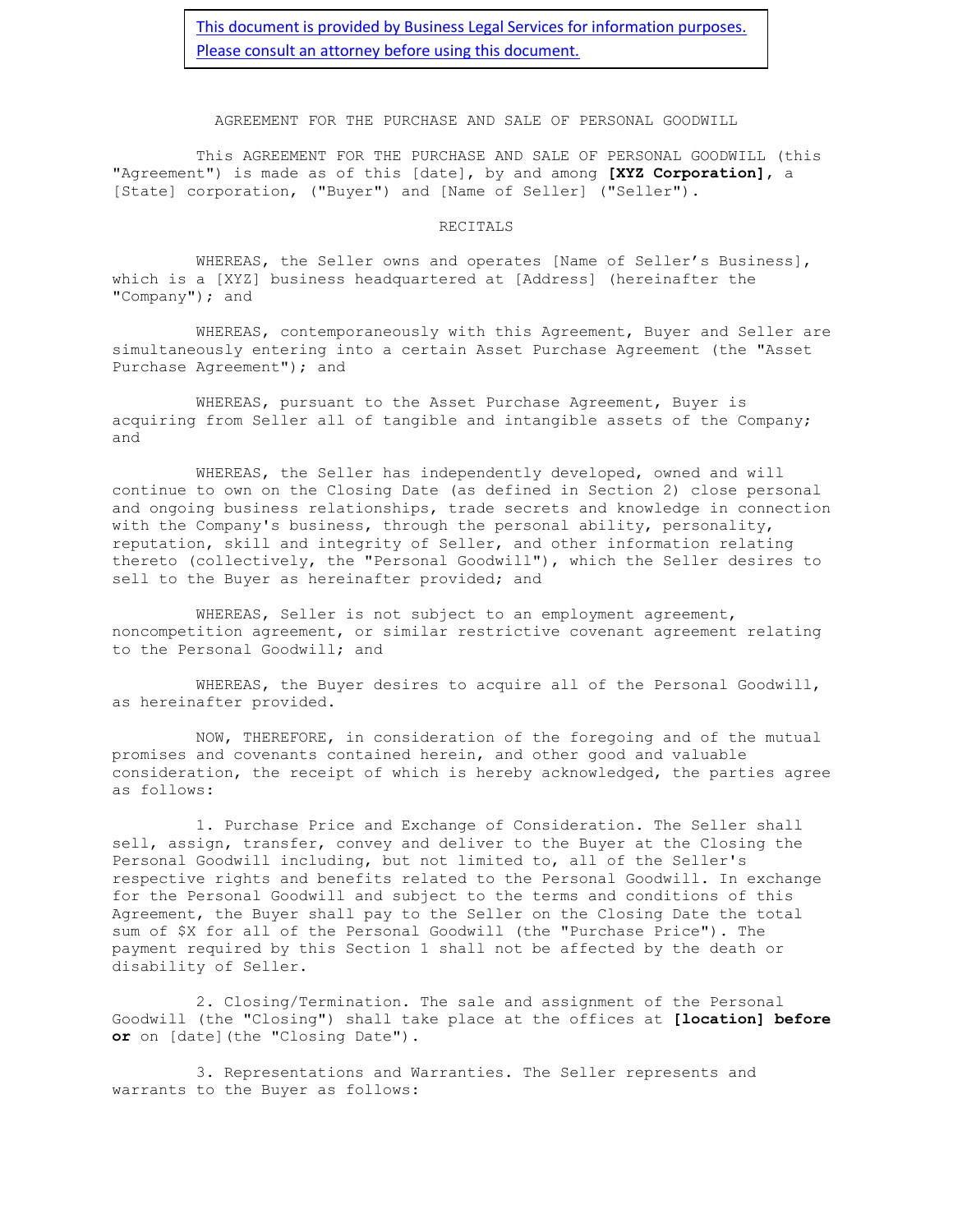3.1 Personal Goodwill. All of the Personal Goodwill is owned, and immediately prior to the Closing will be owned, by the Seller, free and clear of all liens, encumbrances, claims, options, security interests, calls and commitments of any kind. The Seller has full legal right, power and authority to enter into this Agreement and to sell, assign and transfer the Personal Goodwill to the Buyer and, on the Closing Date, the sale and assignment of the Personal Goodwill to the Buyer hereunder will transfer to the Buyer valid title thereto, free and clear of all liens, encumbrances, claims, options, security interests and commitments of any kind.

3.2 No Restrictions. Seller is not currently a party to any contract, employment agreement, noncompetition agreement or any other contract or agreement, or subject to any restriction or condition contained in any permit, license, judgment, order, writ, injunction, decree or award which, singly or in the aggregate, materially and adversely affects or restricts, or is likely to materially and adversely affect or restrict the Personal Goodwill or the Buyer's acquisition, use or enjoyment thereof.

3.3 Approval and Authorization. The execution and delivery of this Agreement by Seller and the performance of the transactions contemplated herein have been duly and validly authorized by Seller, and this Agreement is a legal, valid and binding obligation of Seller, enforceable against Seller in accordance with its respective terms subject to bankruptcy, insolvency, reorganization, moratorium and similar laws of general application relating to or affecting creditor's rights and general equity principles.

3.4 Economic Benefits. To the best of Seller's knowledge, Seller is not aware of any present facts or any pending events, which would prevent the Buyer from realizing the economic benefits associated with the Personal Goodwill in the same manner as presently enjoyed by the Seller.

3.5 No Conflicts. The execution and delivery of this Agreement by Seller does not, and the consummation by Seller of the transactions contemplated hereby does not and will not, violate or conflict with, or result (with the giving of notice or the lapse of time or both) in the violation of, or constitute a default under any provision of, or result in the acceleration or termination of, or entitle any party to accelerate or terminate (whether after giving of notice or lapse of time or both), any obligation or benefit under, or result in the creation or imposition of any lien, pledge, security interest or other encumbrance upon the Personal Goodwill pursuant to any material contract, law, ordinance, regulation, order, arbitration award, judgment or decree to which the Seller is a party, or by which Seller or his assets (including the Personal Goodwill) are bound and to Seller's knowledge, does not and will not violate or conflict with any other material restriction of any kind or character to which the Seller is subject or by which any of Seller's assets (including the Personal Goodwill) may be bound.

 4. Representations and Covenants of Buyer. The Buyer represents and warrants as follows: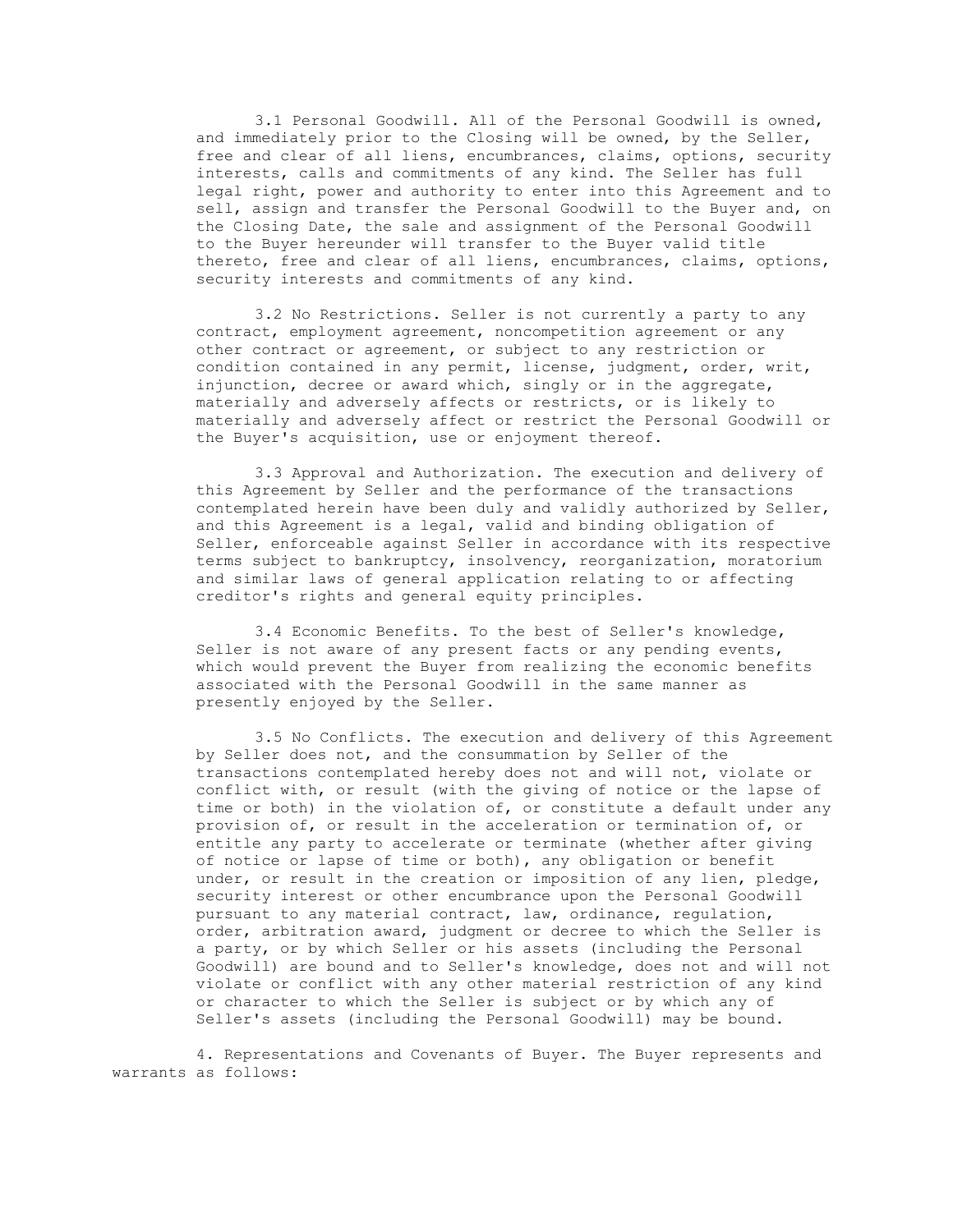4.1 Existence and Good Standing. The Buyer has been duly organized and validly exists in good standing as a corporation under the laws of the State of Virginia.

4.2 No Default. The execution of this Agreement by the Buyer and the performance of its obligations hereunder will not violate or result in a breach of, or constitute a default under any material agreement to which the Buyer is a party or by which it or its assets are bound.

4.3 Approval and Authorization. The execution and delivery of this Agreement and the performance of the transactions contemplated herein have been duly and validly authorized by all necessary action on the part of the Buyer and is a legal, valid and binding obligation of the Buyer, enforceable against the Buyer in accordance with its terms subject to bankruptcy, insolvency, reorganization, moratorium and similar laws of general application relating to, or affecting creditor's rights and general equity principles.

 5. Additional Agreements and Covenants: The Buyer and Seller covenant as follows:

> 5.1 Preservation and Maintenance of Personal Goodwill. The Seller shall cooperate with the Buyer after the Closing Date in connection with all reasonable actions deemed necessary by the Buyer to transition the economic value of the Personal Goodwill to the Buyer.

 6. Survival. The representations, warranties and covenants of the parties contained in this Agreement shall survive the Closing Date**.**

7. General.

7.1 Further Assurances. The Seller will cooperate with the Buyer on and after the Closing Date in furnishing information and other assistance in connection with any actions, proceedings, arrangements or disputes of any nature with respect to matters pertaining to all periods prior to the Closing Date and will take, or cause to be taken such further action, and will execute, deliver and file such further documents and instruments as the Buyer reasonably requests in order to effectuate fully the purposes, terms and conditions of this Agreement.

7.2 Assignment: Binding Effect. This Agreement and the rights of the Buyer hereunder may be assigned by the Buyer. This Agreement and the rights of the Seller hereunder may not be assigned by Seller. This Agreement shall be binding upon and shall inure to the benefit of the parties hereto, the successors and assigns of the Buyer and the heirs, beneficiaries and legal representatives of the Seller.

7.3 Execution. This Agreement may be executed simultaneously in two or more counterparts, each of which shall be deemed an original and all of which together shall constitute but one and the same instrument. Execution and delivery of this Agreement by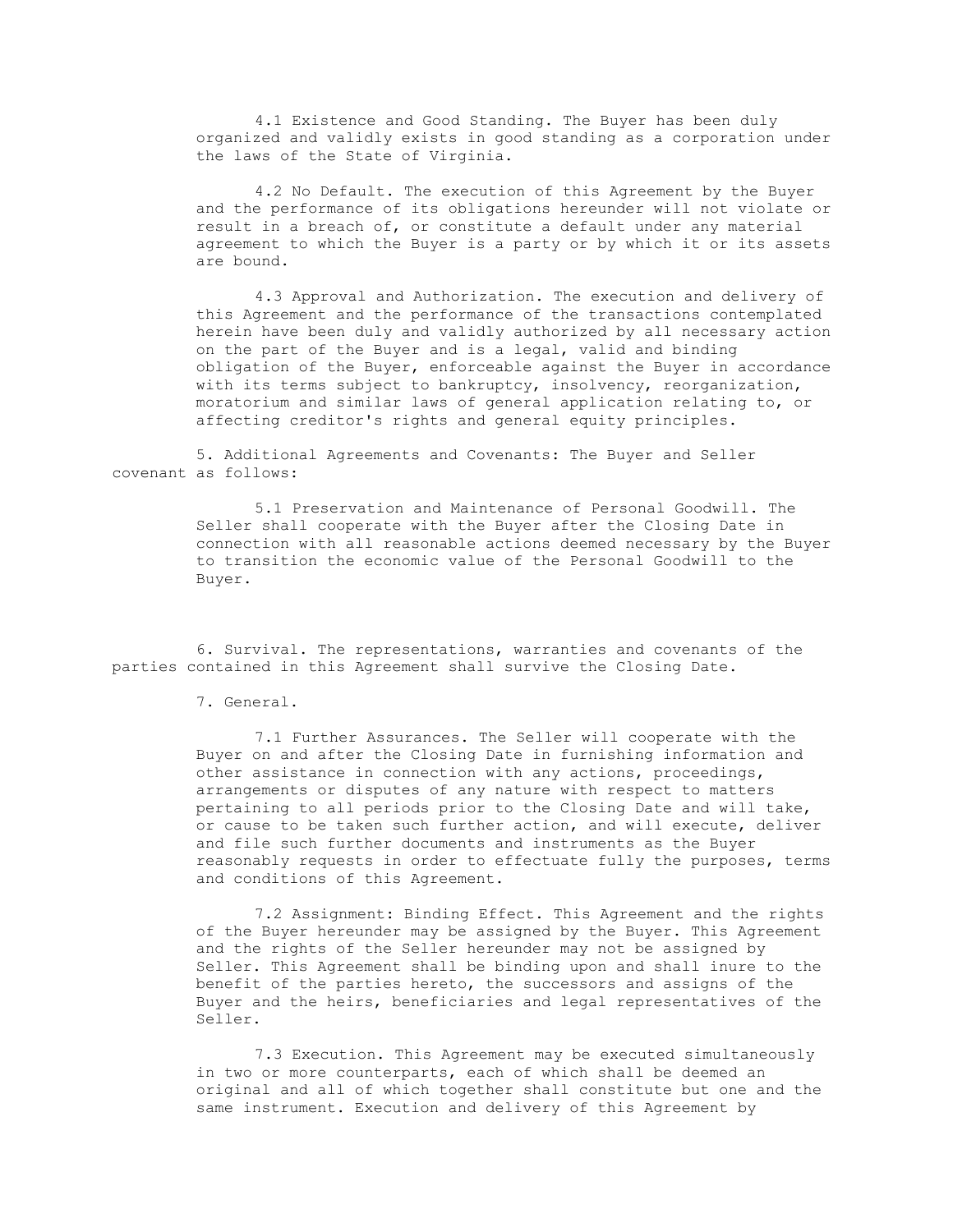delivery of a facsimile copy bearing the facsimile signature of a party shall constitute a valid and binding execution and delivery of this Agreement by such party. Such facsimile copies shall constitute enforceable original documents.

7.4 Brokers. Each party may employ a broker in connection with this transaction, and each party is responsible for their own legal and brokerage fees charged by any such broker.

7.5 Notices. Any notice or communication required or permitted hereunder shall be sufficiently given if sent by facsimile, or first class mail, postage prepaid to:

(a) Buyer:

with a copy to:

(b) Seller:

with a copy to:

 Arthur Lander Business Legal Services Inc.

 300 N Washington St. #104 Alexandria, VA 22314

7.6 Applicable Law. This Agreement will be governed by the laws of the State of Virginia without regard to conflicts of laws principles.

7.7 Captions. The captions in this Agreement are for convenience only and shall not be considered a part hereof, or affect the construction or interpretation of any provisions of this Agreement.

7.8 Entire Agreement. This Agreement shall constitute the entire agreement and understanding between the Seller and the Buyer and supersedes any prior agreement and understanding, written or oral, relating to the subject matter of this Agreement. The Seller acknowledges that he has (a) had the opportunity to seek the advice of independent counsel, including independent tax counsel, regarding the consequences of this Agreement; and (b) received no representations from the Buyer or its counsel regarding the tax consequences of this Agreement. This Agreement may be modified or amended only by a written instrument executed by the parties hereto.

\*\*\*\*\*